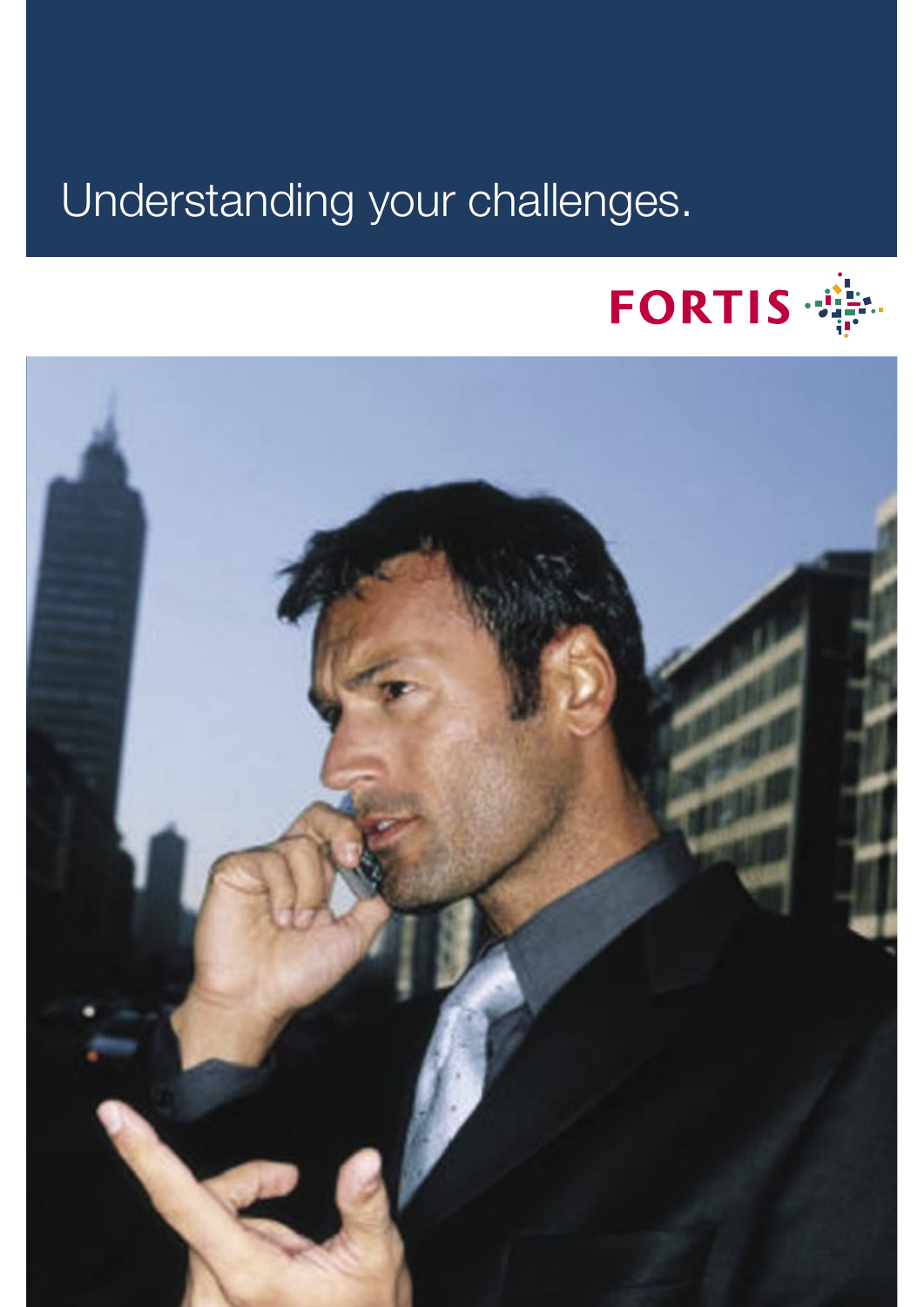## **Contents**

| Personal relationship manager | 3 |
|-------------------------------|---|
| Understanding your needs.     |   |
| <b>Specialised expertise</b>  | 4 |
| Understanding your business.  |   |
| <b>Customised approach</b>    | 5 |
| Understanding your approach.  |   |
| <b>Innovative services</b>    |   |
| Understanding your goals.     | 6 |
| <b>International presence</b> |   |
| Understanding your market.    |   |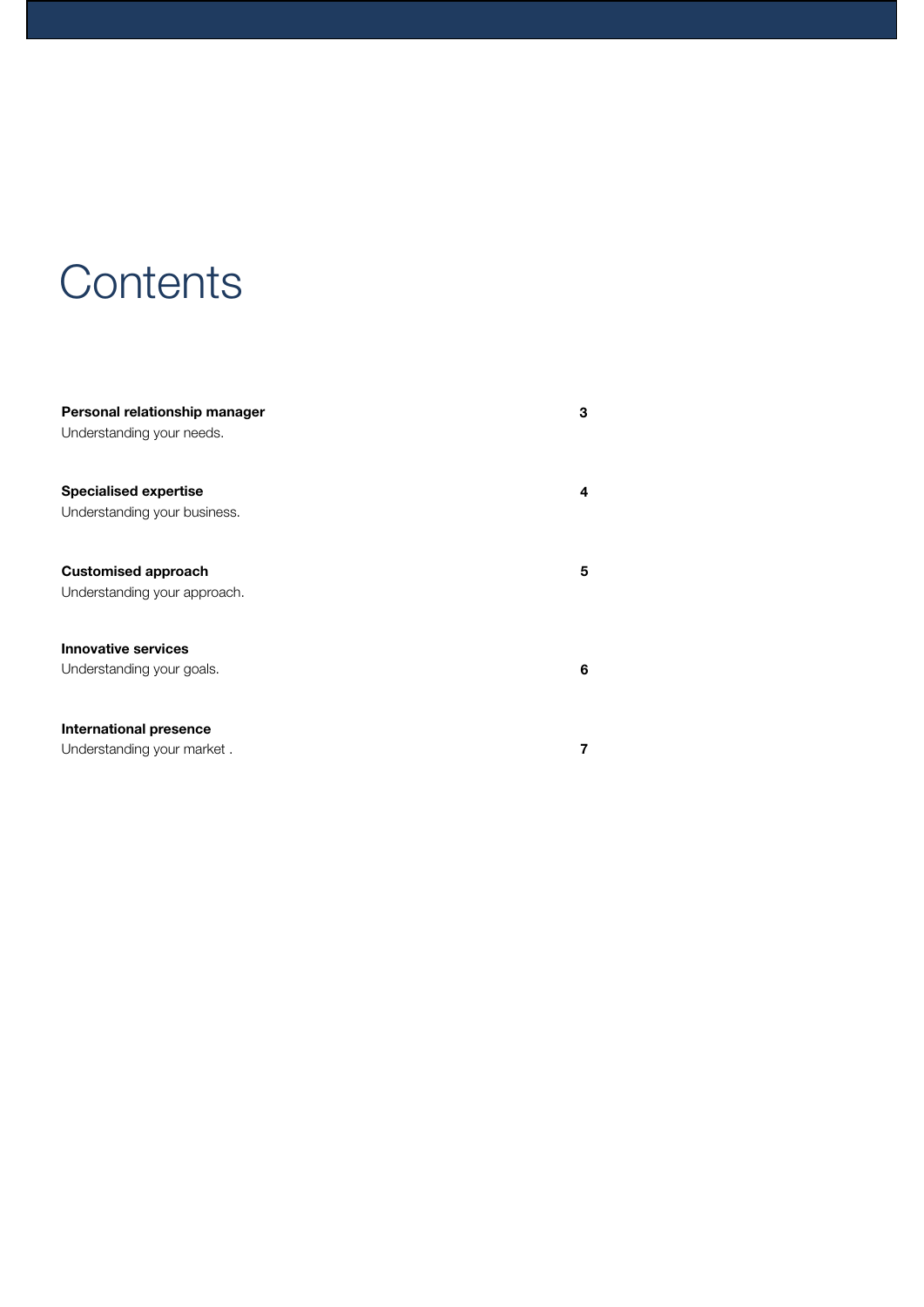

In today's constantly evolving markets, keeping abreast of changes is a daily challenge. Therefore you need a bank that has the know-how and dedication to support your overall strategy, as well as the skills to meet your specialised and complex financial needs in the clearest and most efficient way possible. At Fortis Bank, we combine in-depth market knowledge with the strength of our innovative services to provide the best possible solutions for corporate and institutional clients in one integrated Merchant Banking organisation.

Whether you are a large company, an institutional investor, a hedge fund or a banking institution, Merchant Banking simplifies your access to our services by assigning you with a personal relationship manager. Your single contact person has expert knowledge of our services plus a thorough understanding of the challenges you face, therefore you benefit from personalised solutions that fit your needs and requirements precisely.

Ensuring investments that add value to your organisation's activities, your relationship manager will guide your choices by assessing risks and taking into account your financial needs. Through our extensive network of specialists and with a clientoriented approach, we develop flexible solutions to meet your financial aspirations.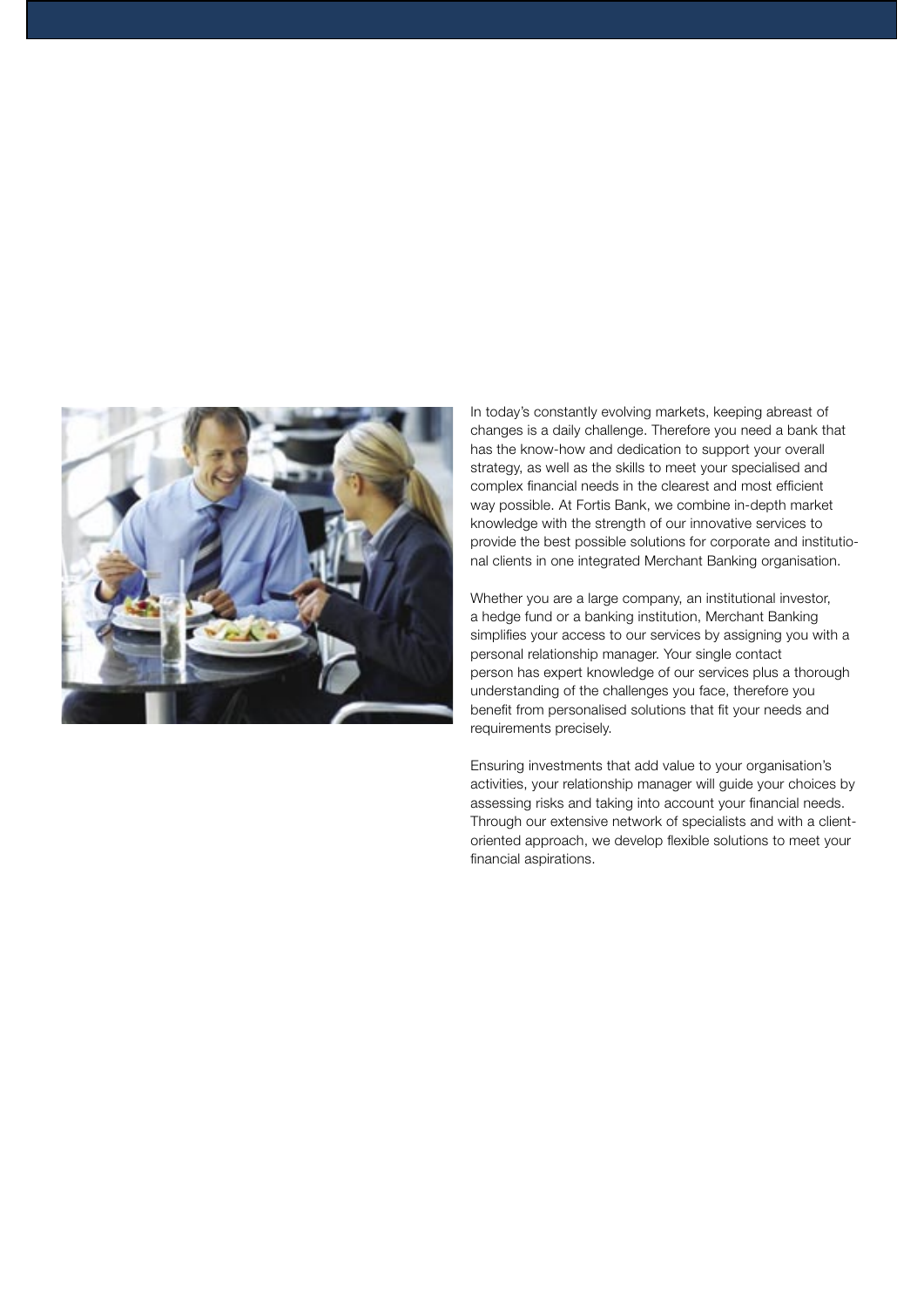# Specialised expertise

**Merchant Banking has developed specialised expertise and leadership in selected sectors to serve various institutional and corporate clients groups.**



- Shipping
- Commodities
- Intermodal and Aviation
- Chemicals and Pharma
- Distribution and Services
- Food and Beverages
- Industry
- Technology, Media and Telecom
- Real Estate
- Insurance companies
- Banks
- Asset managers
- Pension funds
- Hedge funds
- Professional traders

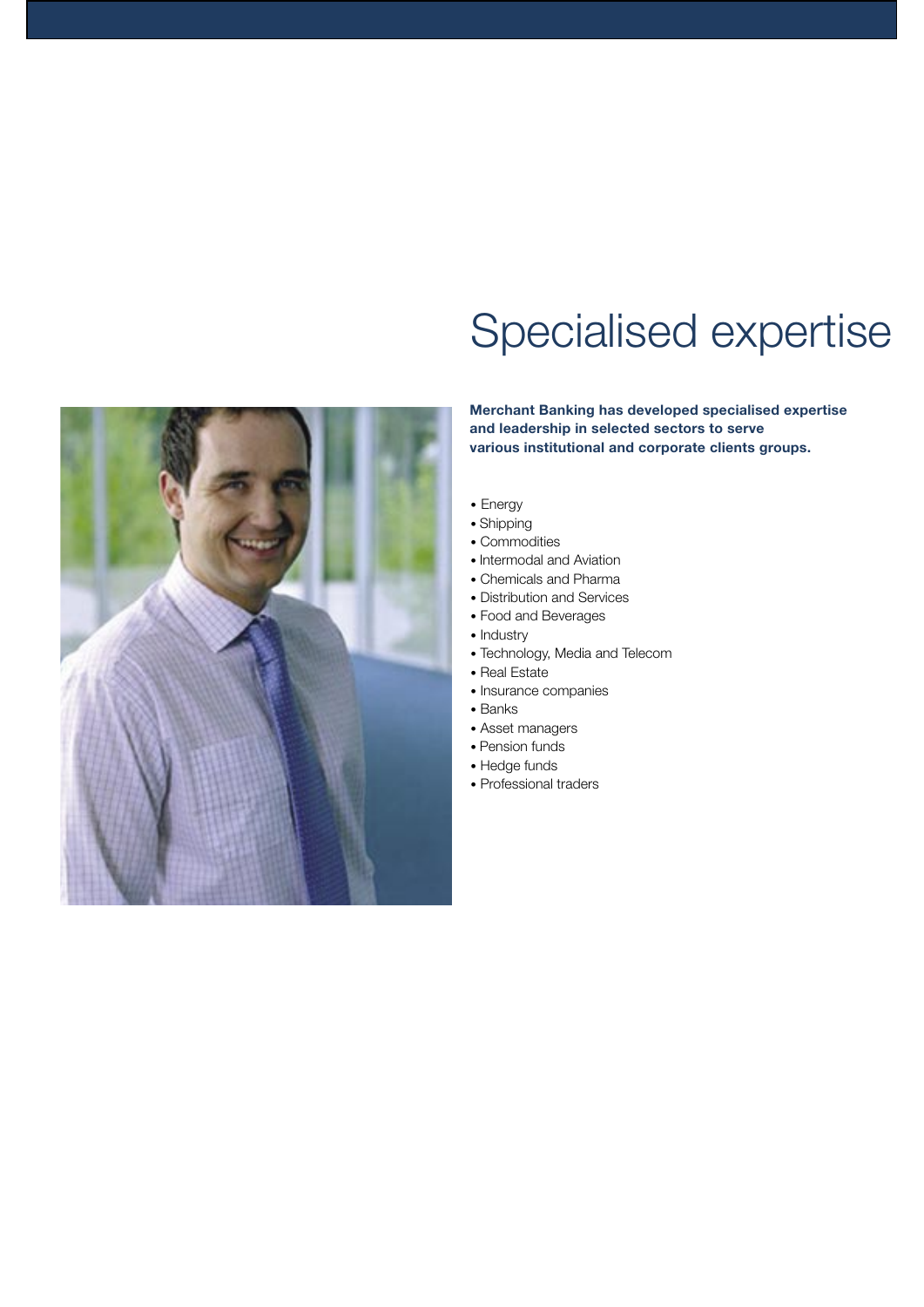### Customised approach

Keeping a step ahead of the competition in complex and changing markets means continually adjusting and taking advantage of new opportunities. In order to make strategic decisions, you need relevant market research and sound investment recommendations.

Merchant Banking stays at the cutting edge of innovation to make sure clients take advantage of new openings in the markets. And we provide solutions that offer you the most effective ways of achieving your strategic and economic goals.

Knowing your market is essential to us; and this is reflected in our creation of dedicated teams of product specialists who are always seeking new and innovative approaches to give you a competitive edge. They imagine scenarios, suggest products, structure offerings and execute strategies. In fact, Fortis Bank takes care of all your needs with a complete and fully integrated range of financial products customised to your specific situation to ensure growth.

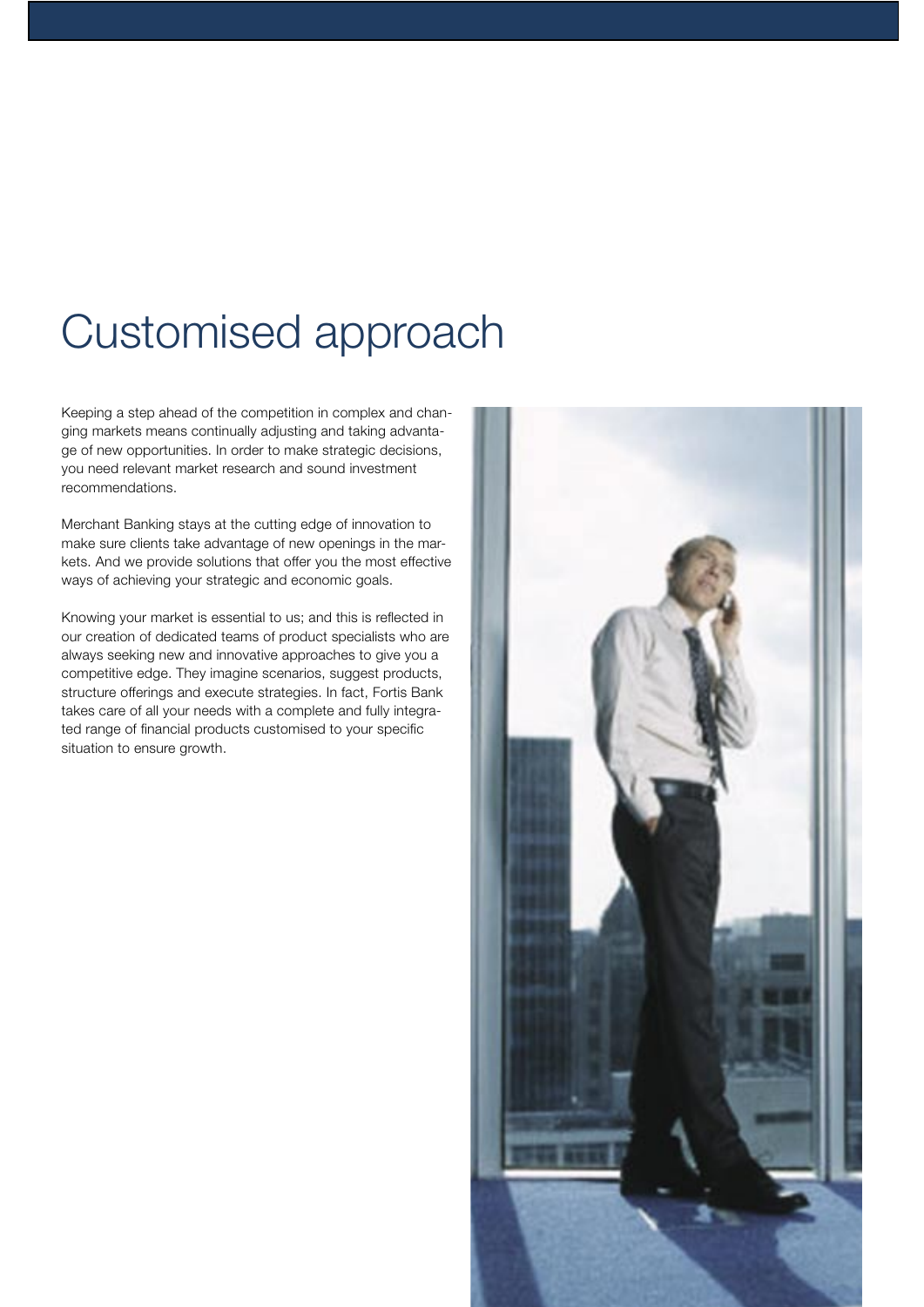

### Innovative services

Through our intimate market knowledge, international presence, strength of our network and privileged relationships, you have a strategic partner that makes sure your portfolio is properly diversified. We help you minimise risk and take advantage of leverage by offering an innovative and integrated product offering from standard transactional services to fully customised financial structures. And with our ability to execute any strategy you choose, we help you make the right decisions in terms of your financing and investment needs, as well as in the protection of your assets.

#### **Finance solutions**

- Corporate lending
- Asset based finance
- Securitization
- Export & project finance
- Equity & debt capital markets
- M&A advisory
- Loan syndication
- Acquisition finance
- Mezzanine finance
- Private equity

#### **Investments**

- Equities
- Bonds
- Currencies
- Structured (credit) products
- Asset backed securities
- Collateral management
- Securities lending/repro
- Commercial paper
- Investment research

#### **Asset protection**

- Interest rate derivatives
- Equity derivatives
- Currency derivatives
- Credit derivatives
- Commodity derivatives
- Energy derivatives
- Inflation derivatives
- Weather derivatives
- CO2-trading
- Performance measurement, analysis and reporting

#### **Transactional services**

- Cash management
- Global custody
- (derivatives) Clearing
- Fund services
- Fund administration
- Brokerage services
- Trade services
- E-solutions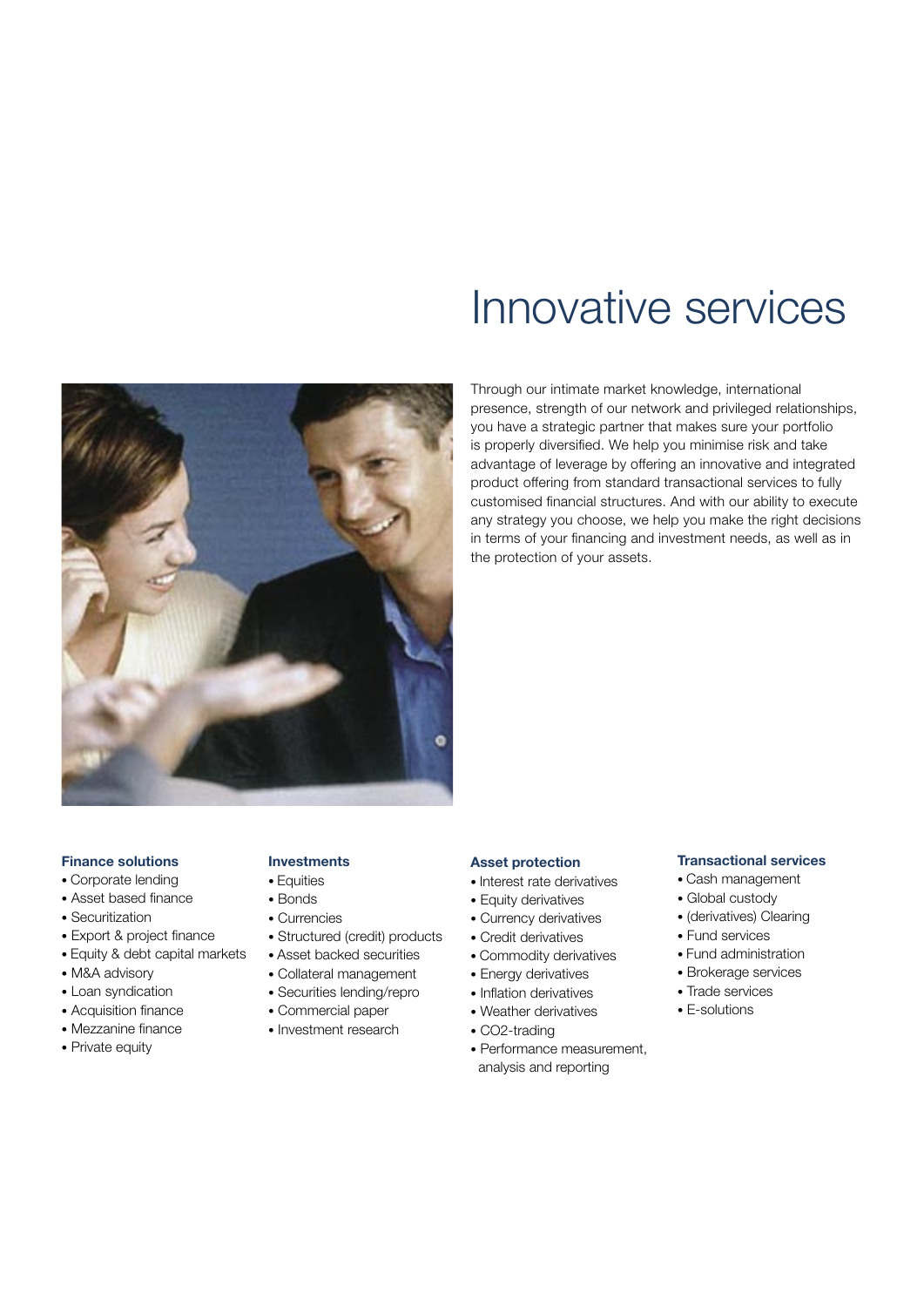Anchored in the Benelux market, Fortis Bank is expanding its Merchant Banking activities worldwide. In Europe we maintain well established client relationships by offering an entire range of integrated services. In the US and Asia we now focus on selected core activities.

For more information, visit our website at www.merchantbanking.fortis.com